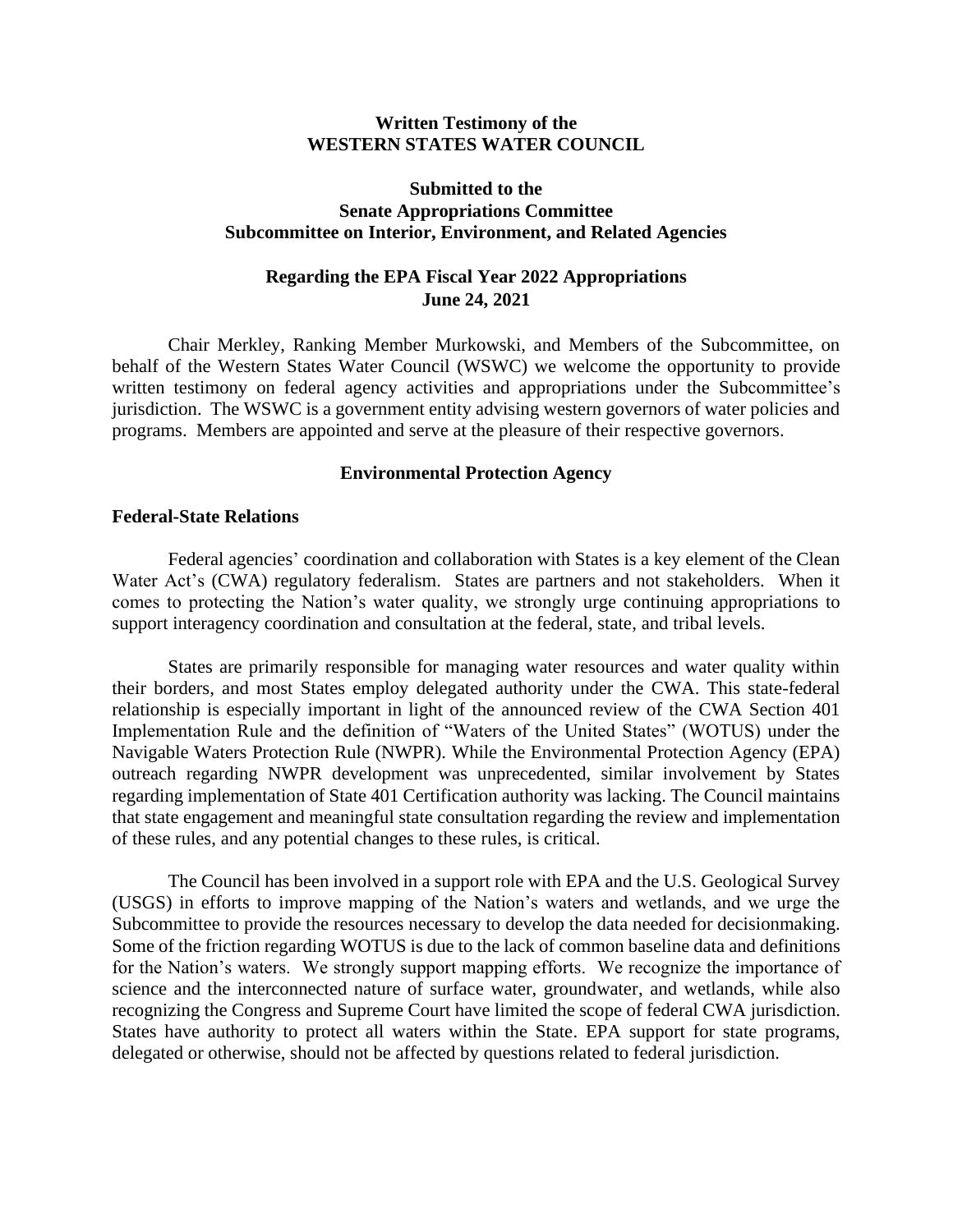States maintain primacy over groundwater management and protection. As continued drought forces many States to rely more heavily on groundwater resources, the nexus between groundwater and surface water is becoming increasingly apparent and important. The Council asserts that any federal strategy to protect groundwater quality must recognize and respect state primacy and be built as a genuine federal/state partnership. States recognize the importance of effective groundwater management and are in the best position to protect groundwater quality, as well as allow for the orderly and rational allocation and administration of the resource through state laws and regulations that are specific to their individual circumstances. Working cooperatively with their federal partners, states have shown that they have the ability and authority to address federal needs regarding groundwater within existing legal frameworks.

#### **Infrastructure**

Water infrastructure improvements are a continuing chronic need across the country, and especially in rural and tribal areas across the West. Federal funding is critical for the Clean Water and Drinking Water State Revolving Funds (SRFs), the Water Infrastructure Financing and Innovation Act (WIFIA), and State and Tribal Assistance Grants for ensuring communities have access to clean, safe and reliable drinking water and wastewater services. The Council supports adequate funding for these programs to carry out their intended purposes.

EPA's SRF programs provide states with capitalization grants that are leveraged with state contributions to offer financial assistance to cities, towns, communities, and others for the planning, design, construction and rehabilitation of built and green water and wastewater-related infrastructure to improve source and drinking water quality. These programs are one of the principal tools that states use to pursue the goals of the Clean Water Act and Safe Drinking Water Act. The Nation's wastewater and drinking water infrastructure is aging and in need of repair and replacement. To the extent federal law has established certain nationwide levels of treatment for drinking water and wastewater, the federal government has a corresponding obligation to provide states with the necessary financial and technical assistance needed to comply with such requirements, including the appropriation of adequate funding for SRF capitalization grants.

New competing water and wastewater infrastructure funding programs should not come at the expense of the SRFs, which are a proven model for addressing water and wastewater infrastructure needs. We urge the Subcommittee to ensure that stable and continuing federal appropriations are made for SRF capitalization grants, WIFIA loans and State and Tribal Assistance Grants at levels that are adequate to help States address their water infrastructure needs and protect public health and the environment for the benefit of the people.

Congress has approved a several requirements on the states' management and use of SRF funds, including but not limited to mandating the use of a percentage of appropriated funds for principal forgiveness, negative interest loans, grants, or a combination thereof. Funding is also set aside for green infrastructure, water or energy efficiency, or other environmentally innovative activities. These and other requirements, often well-intended, are generally aimed at advancing policy objectives that are unrelated or contrary to the SRFs' primary purpose of providing funding for basic water infrastructure. They also reduce the flexibility of the States to manage SRFs in a cost-effective manner and represent unfunded federal mandates that impose significant regulatory